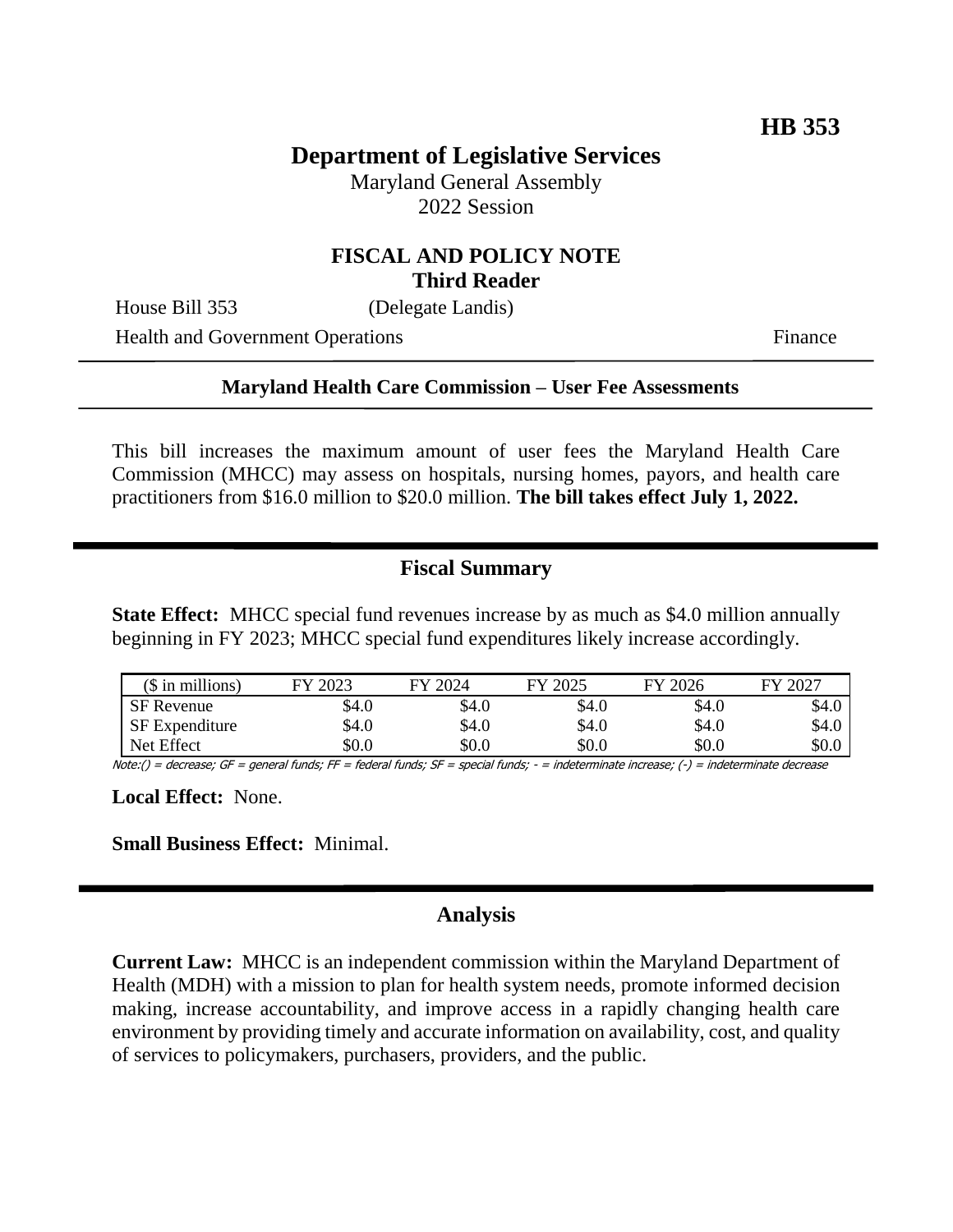MHCC's special fund consists of user fees assessed on health care payors, hospitals, nursing homes, and health care practitioners. User fees must be used exclusively to cover the actual documented direct costs of fulfilling the statutory and regulatory duties of MHCC, including administrative costs incurred by MDH on behalf of the commission.

The amount of the user fee assessment is derived differently for each industry and is set every four years based on an analysis of MHCC's workload. Currently, MHCC assesses payors an amount up to 26% of the total budget, hospitals an amount up to 39% of the total budget, health occupations boards an amount up to 16% of the total budget, and nursing homes an amount up to 19% of the total budget. In March 2021, due to the COVID-19 state of emergency, MHCC modified the timeframe for recalculation of the user fee assessment so that the new four-year assessment will begin July 1, 2022, rather than July 1, 2021.

Chapter 627 of 2007 increased MHCC's user fee cap from \$10.0 million to \$12.0 million, and the Budget Reconciliation and Financing Act of 2017 increased the cap from \$12.0 million to \$16.0 million.

Chapter 692 of 2019 established the Prescription Drug Affordability Board. The board, in consultation with MHCC, must monitor and assess the impact of specified policy actions on (1) prescription drug affordability and access to hospital services in the State; (2) the ability of hospitals and other providers to obtain drugs from manufacturers and suppliers at costs consistent with policy actions (including upper payment limits, if applicable); and (3) the ability of the State to meet the requirements of the All-Payer Model Contract.

Chapter 70 of 2021 (the Preserve Telehealth Access Act of 2021) expanded the definition of telehealth and the coverage and reimbursement requirements for health care services provided through telehealth. MHCC is required to analyze data collected from the utilization and coverage of telehealth through fiscal 2023, as well as submit multiple reports on the impact of providing telehealth services to the General Assembly.

**State Fiscal Effect:** As noted above, MHCC's operating budget is funded through a user fee assessment currently capped at \$16.0 million annually. In recent years, additional requirements on MHCC have increased expenditures beyond this cap. In fiscal 2021, actual MHCC expenditures were \$16.3 million; the fiscal 2022 MHCC appropriation was \$19.1 million. Additional expenditures exceeding user fee revenues have been funded with the available special fund balance, which has decreased significantly. As of June 30, 2021, the balance of MHCC's special fund was \$5.4 million. The Governor's proposed fiscal 2023 budget includes an allowance of \$19.2 million in special funds for MHCC, which exceeds the current user fee cap by approximately \$3.2 million, or 20%.